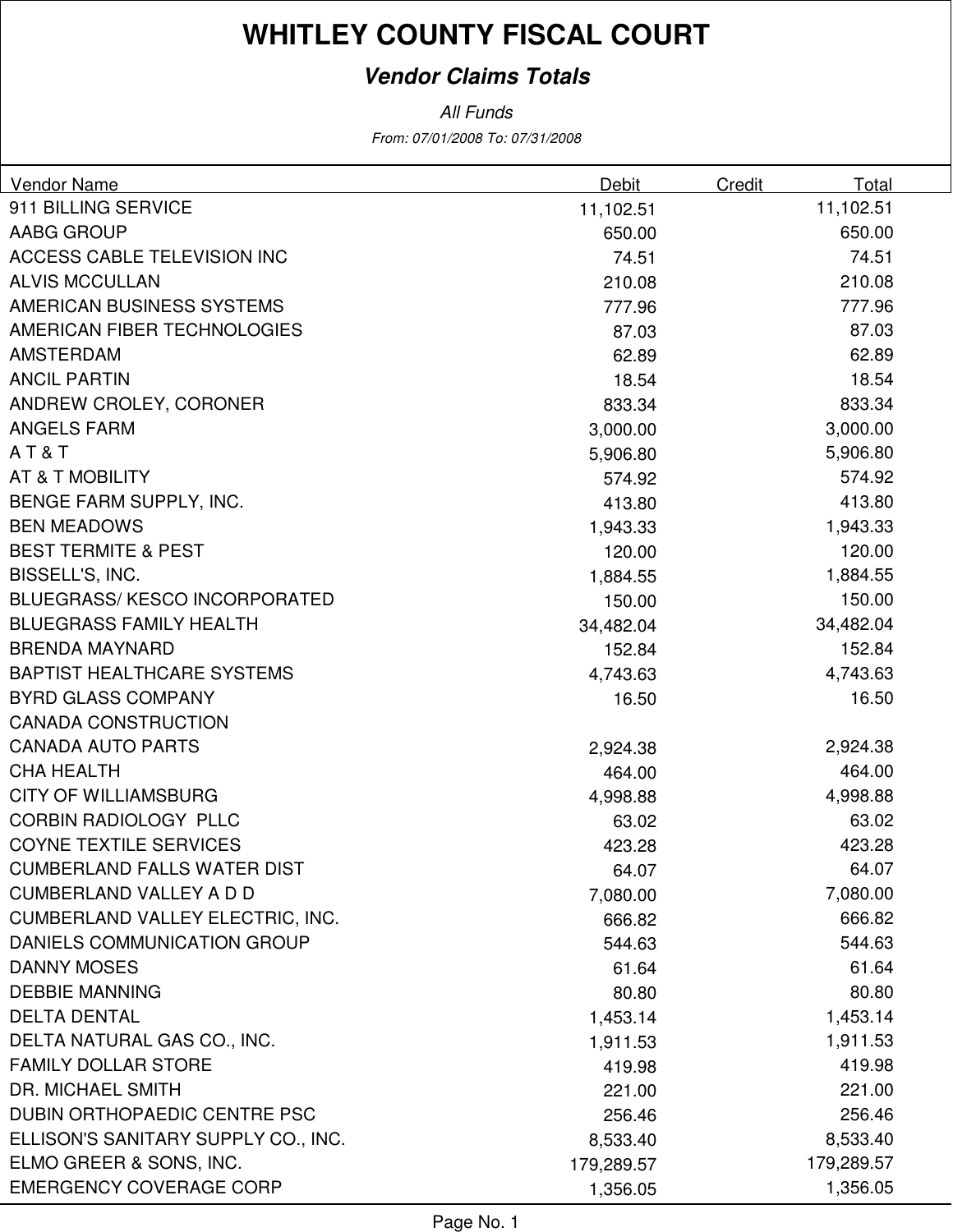# **WHITLEY COUNTY FISCAL COURT**

#### **Vendor Claims Totals**

All Funds

From: 07/01/2008 To: 07/31/2008

| Vendor Name                           | Debit      | Credit | Total      |
|---------------------------------------|------------|--------|------------|
| <b>FAULKNER AND TAYLOR</b>            | 181.00     |        | 181.00     |
| <b>FLEETONE</b>                       | 31,870.67  |        | 31,870.67  |
| FORT DEARBORN LIFE INSURANCE COMPANY  | 167.58     |        | 167.58     |
| G & C SUPPLY CO. INC.                 | 2,657.06   |        | 2,657.06   |
| G & S TIRE INC.                       | 270.00     |        | 270.00     |
| <b>HAAR WOOD PRODUCTS</b>             | 2,196.00   |        | 2,196.00   |
| HEALTH PROFESSIONALS LLC              | 7,702.46   |        | 7,702.46   |
| HINKLE CONTRACTING CORPORATION        | 4,970.30   |        | 4,970.30   |
| <b>HOLIDAY INN</b>                    |            |        |            |
| <b>HOLSTON GASES</b>                  | 698.89     |        | 698.89     |
| HOSELINE, INC                         | 267.13     |        | 267.13     |
| <b>WILLIAMSBURG IGA</b>               | 69.96      |        | 69.96      |
| <b>INGRAM TRUCK &amp; TRACTOR INC</b> | 764.83     |        | 764.83     |
| INNOVATIVE COMMUNICATIONS, INC        | 3,500.00   |        | 3,500.00   |
| <b>JELLICO COMMUNITY HOSPITAL</b>     | 1,540.21   |        | 1,540.21   |
| JOHNNY WHEELS OF WILLIAMSBURG, INC    | 548.02     |        | 548.02     |
| <b>JOSH BUNCH</b>                     | 272.20     |        | 272.20     |
| <b>JUDY BRIMM</b>                     | 105.67     |        | 105.67     |
| K A C O ALL LINES FUND                | 120,000.00 |        | 120,000.00 |
| KACO WORKERS COMPENSATION FUND        | 107,242.00 |        | 107,242.00 |
| KAY SCHWARTZ, COUNTY CLERK            | 1,300.00   |        | 1,300.00   |
| KELLWELL FOOD MANAGEMENT              | 11,815.11  |        | 11,815.11  |
| <b>KU</b>                             | 7,962.72   |        | 7,962.72   |
| <b>KEY TECHNOLOGIES</b>               | 2,430.00   |        | 2,430.00   |
| KY INSTITUTE FOR ECONOMIC DEVELOPMENT |            |        |            |
| <b>KENTUCKY STATE TREASURER</b>       | 658.00     |        | 658.00     |
| <b>LAUREL TERMITE CONTROL</b>         | 80.00      |        | 80.00      |
| <b>LEGEND SUZUKI</b>                  | 2,428.76   |        | 2,428.76   |
| LAWRENCE HODGE, SHERIFF               | 76,493.63  |        | 76,493.63  |
| <b>LONDON RADIO SERVICE</b>           | 65.00      |        | 65.00      |
| <b>NEWS JOURNAL</b>                   | 18,171.94  |        | 18,171.94  |
| <b>OSCAR DAVENPORT</b>                | 158.45     |        | 158.45     |
| <b>OWENS AUTO PARTS</b>               | 753.83     |        | 753.83     |
| PATTON CHESTNUT BINDER, INC.          | 2,294.00   |        | 2,294.00   |
| <b>PAUL STEELY FORD</b>               | 26,282.00  |        | 26,282.00  |
| PHIL BRENNENSTUHL                     | 354.60     |        | 354.60     |
| POFF CARTING SERVICE                  | 413.27     |        | 413.27     |
| PREFERRED LAB SERVICE                 | 720.00     |        | 720.00     |
| PREWITT FARM SUPPLY                   | 103.40     |        | 103.40     |
| PRINT SOURCE CONSULTING               | 723.76     |        | 723.76     |
| PROFFESSIONAL VEHICLE CORP            | 231.10     |        | 231.10     |